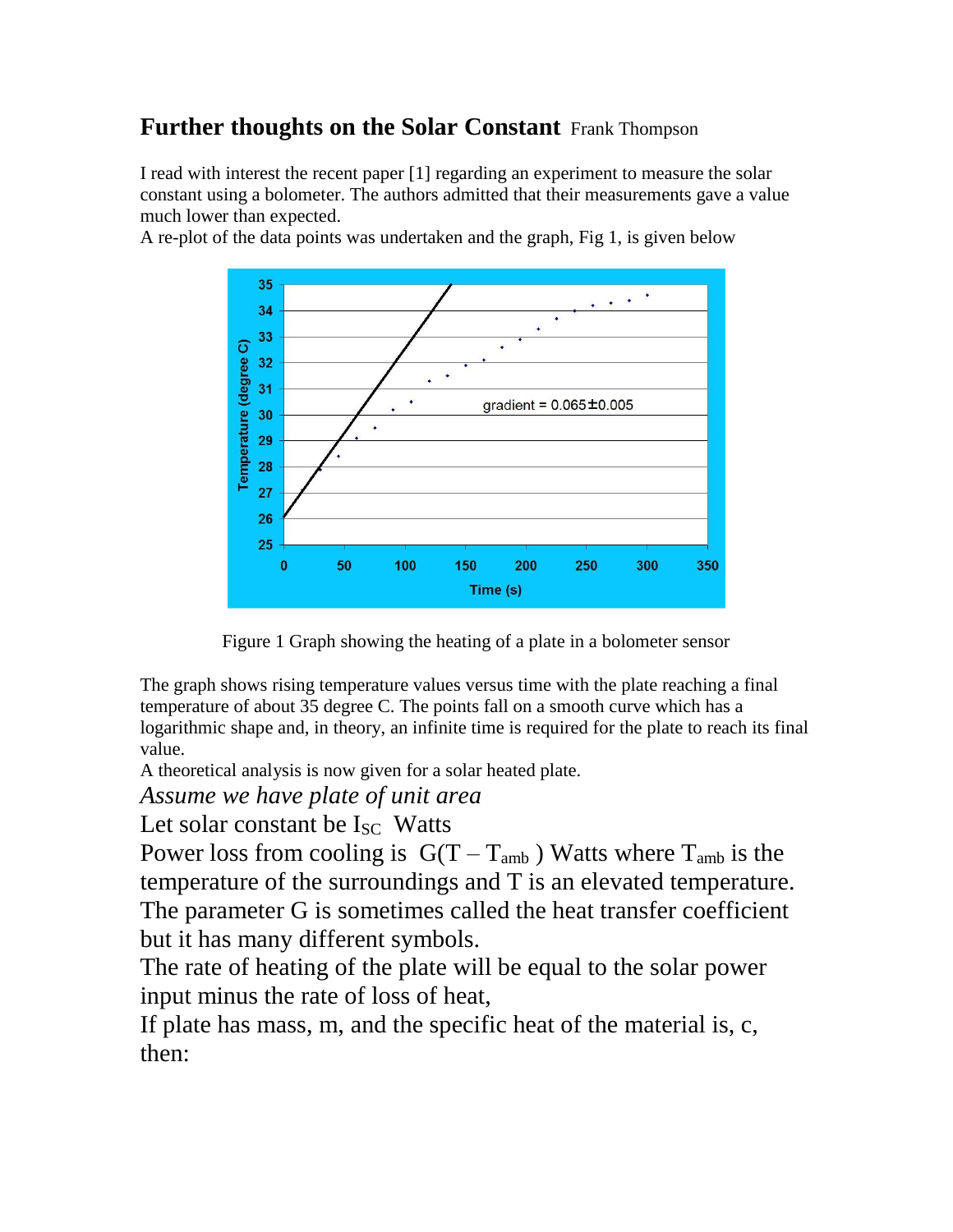$$
mc \, dT/dt = I_{SC} - G(T - T_{amb}) \quad (1)
$$

Substituting a single parameter for  $(T - T_{amb})$  allows integration giving:

$$
e^{-t/(mc/G)} = \frac{I_{SC} - G(T - T_{amb})}{I_{SC}}
$$

Rearranging gives

$$
T = T_{amb} + \frac{I_{SC}}{G} (1 - e^{-(G/mc)t})
$$
 (2)

We see that the final temperature  $T_{\text{max}} = T_{\text{amb}} + I_{\text{SC}}/G$ And the initial slope is  $I_{SC} / (mc)$  (3) A value of t which makes the exponential term equal to  $-1$  is also of interest. This time is (mc)/G and it indicates how quickly the temperature is changing. It is called the time constant, τ .

Thus the author's formula [1] only applies to the INITIAL slope of the graph and not the straight-line drawn as a "best-fit" to all the points.

In Fig 1 above, an estimation of the initial slope was found to be  $0.065 \pm 0.005$  K/s which is more than double the slope given in ref. [1].

It must be stressed that at any point after the initial region the solar radiation not only heats up the bolometer but it also heats up the surroundings via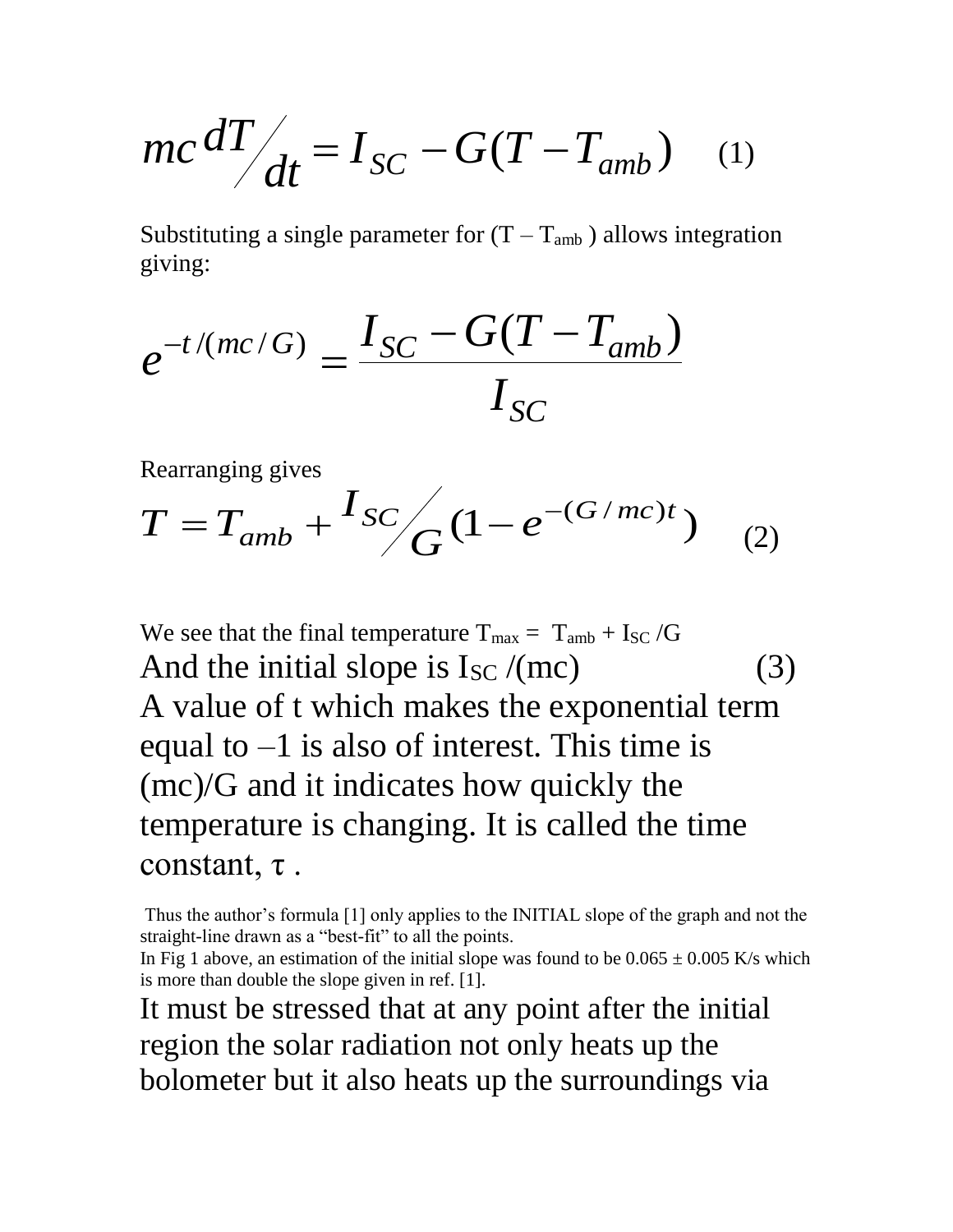## the leakage term  $G(T - T_{amb})$  in equation (1). For instance, the gradient after 300 seconds is quite small and would give a very small solar constant. This is the Achilles Heel of the method – at the start we have a *good sensor* but, as the sensor reaches equilibrium we have a *bad sensor*.

The value of I<sub>SC</sub> is then found to be  $1080 \pm 50$  W m<sup>-2</sup> which is a more acceptable value.then the one given by the authors [1] . However, they used all the points for their analysis and therefore their sensor was an average between a good and a bad sensor. A value of G may also be estimated. Since  $T_{max} - T_{amb}$  is 8.5 degree C then the value of G is  $125 \pm 5$  W m<sup>-2</sup> K<sup>-1</sup>.

As the authors point out, the experiment is interesting in that it lifts physics into an ASTRO-physical regime.

May I add that the experiment requires little time to set up and a thermocouple sensor may be used if an IR thermometer is not available.

Bolometers, of course, have much wider scope then measuring only the solar constant. They are used for detecting any visible or infra red radiation. Indeed bolometers are sometimes used to detect microwave radiation when sensitive bridge arrangements are employed.

In summary, the authors must be complemented for setting up their apparatus out of doors in order to assess the amount of energy coming from the sun.

### Additional Information

The Stefan-Boltzmann Formula

On page 4 of the article we see the above formula:

$$
Power / m^2 = \sigma T^4 \tag{4}
$$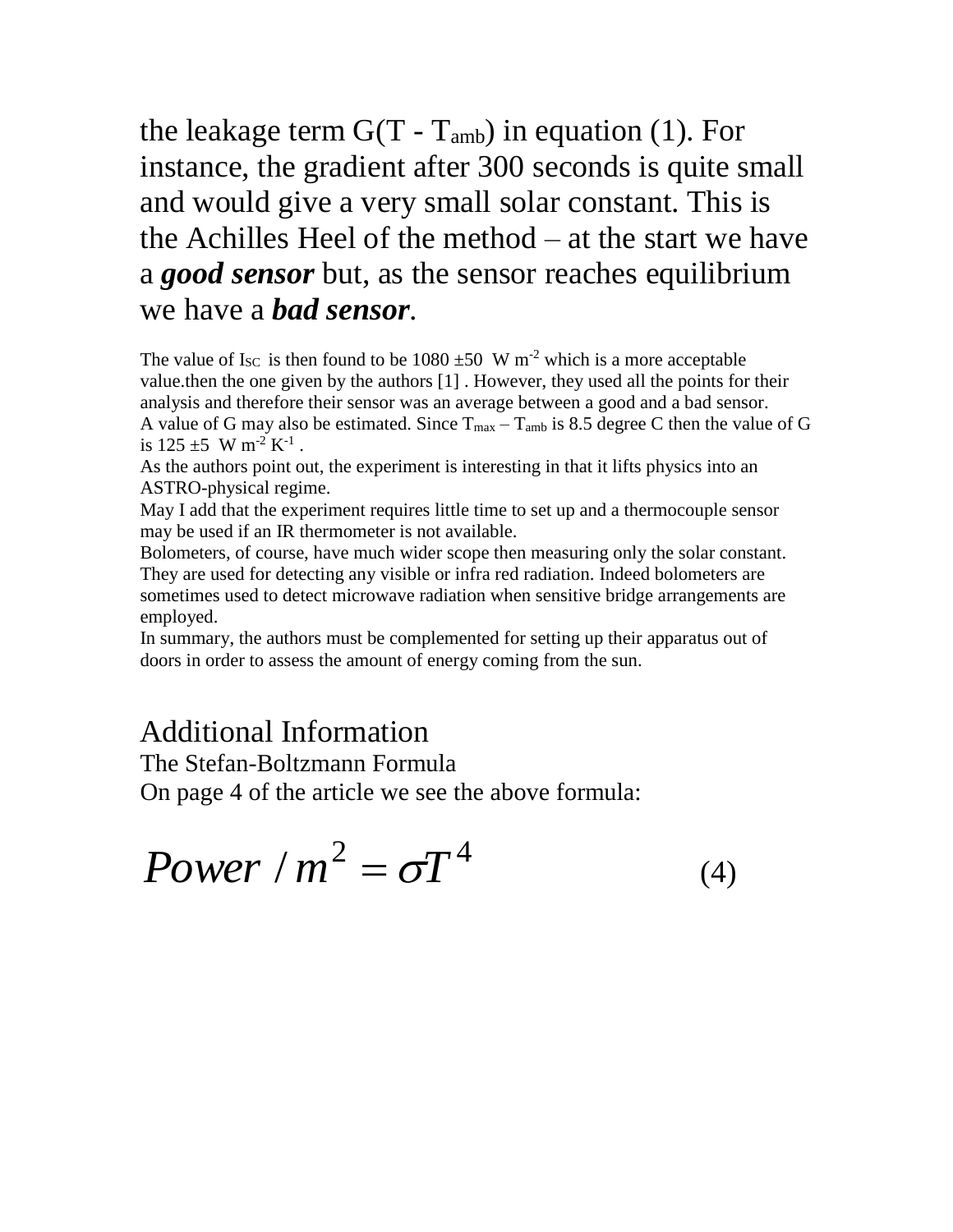Figure 4. Heating circuit for bolometer. (a) Realisation the heating circuit.

the bolometer for an ideal black body, we can apply the Stefan-Boltzmann law to both energies per square meter:

$$
I_{SC} = \sigma T^4,
$$

where  $\sigma = 5.67 \cdot 10^{-8} \,\mathrm{W} \cdot \mathrm{m}^{-2} \cdot \mathrm{K}^{-4}$  is Stefan-Boltzmann constant and  $T$  is the thermodynamic temperature of the bolometer in thermal equilibrium with its surroundings. Substituting the measured values in the thermodynamic scale, we get the radiation flux value of 508 W  $\cdot$  m<sup>-2</sup>, which is a nice agreement with the previous method.

The power radiated from a source (Unit Area) will be given by this formula and in deep space the temperature falls to almost Absolute Zero.

In the Laboratory we know that objects do not cool down uncontrollably. This is because the surrounding objects, at  $T_{amb}$ , are all radiating power to that object. Even if the object was suspended in an evacuated bell jar so that conduction and convection effects were minimized the object would not cool down.

The correct formula is

$$
Power/m^2 = \sigma(T^4 - T_{amb}^4)
$$
 (5)

So an object with the same temperature as that of the surroundings will loose no power by radiation. But if T has a value  $T_{\text{max}}$  (ie. the stable temperature at the end of the graph) then it will loose heat and this can be calculated:

```
Power Loss = \sigma (8.95 – 8.00)10^9 = 53.8 W m<sup>-2</sup>.
***********************************************************
```
(a note in passing – the earth is a giant bolometer and the simple formula given in (4) can be used as  $T_{amb}$  is only a few degrees K.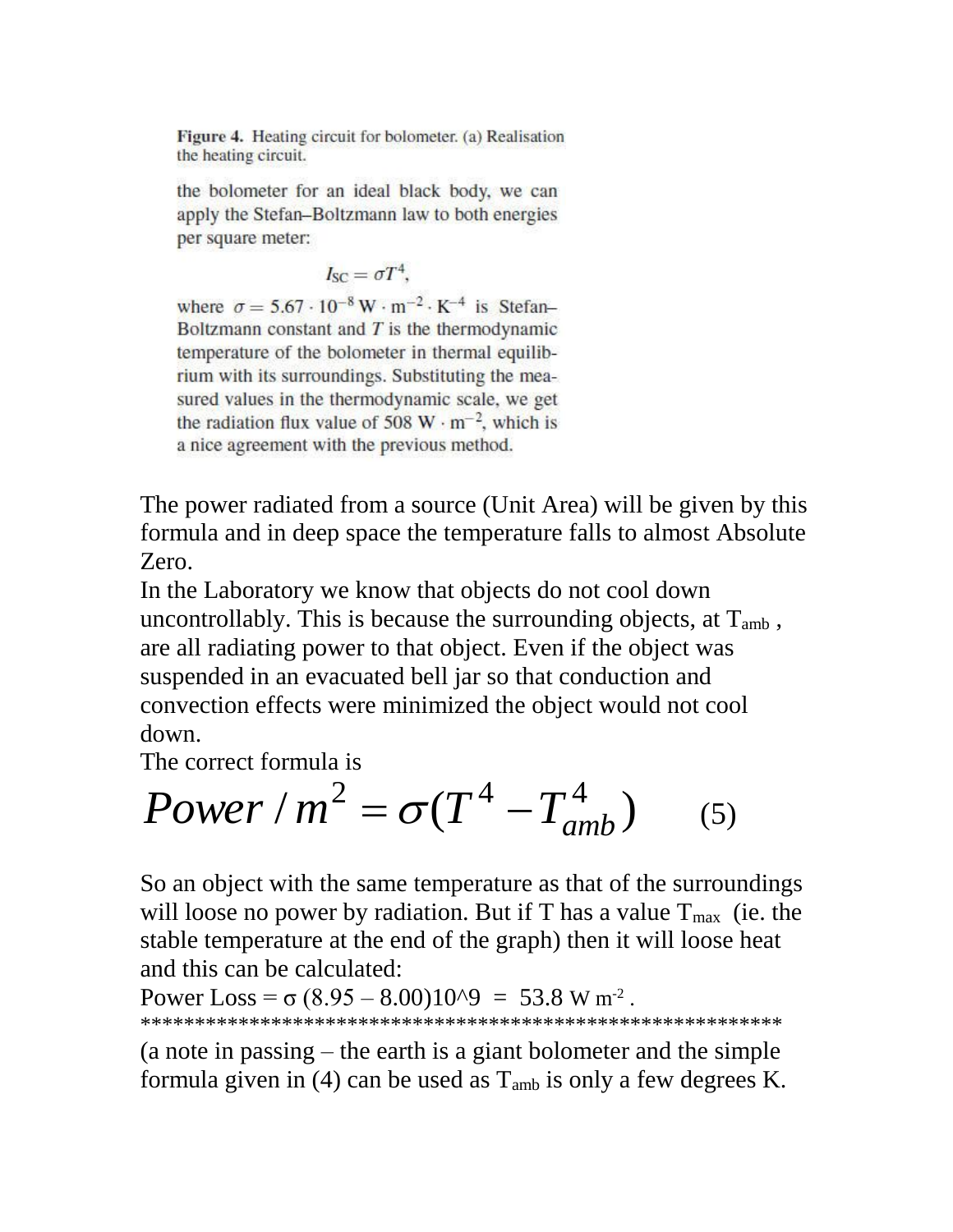The earth intercepts only a fraction of the power emitted from the sun and then re-radiates in all directions

A trivial calculation shows that, if the earth is a perfect radiator, then the equilibrium temperature of the earth is about 300 degree K

```
******************************************************
```
*Often a simplified formula is used*. The above Stefan formula has a difference of "Squares  $(T^2)^2 - (T_{amb}^2)^2$ " Taking T and  $T_{amb}$  to be 300 K we have a multiplying factor of 1.08 x 10<sup>8</sup> and P = G<sub>rad</sub>(T-T<sub>amb</sub>) where G<sub>rad</sub> is about 6 W m<sup>-2</sup> K<sup>-1</sup> Now, when  $T = T_{max}$  we have 6 x 8.5 which gives 51 W m<sup>-2</sup> which is almost the same as the correct calculation.

Compared with the total G from experimental findings (about 125 W m<sup>-2</sup> K<sup>-1</sup>) the radiation component G<sub>rad</sub> is small.

The formula which describes the cooling of the bolometer is obtained from the initial equation (1) with the solar term removed. The result is

$$
T - T_{amb} = (T_{max} - T_{amb})e^{-(G/mc)t}
$$
  
As we can see, at t = 0 then T = T<sub>max</sub> (6)

After an infinite time then  $T = T_{amb}$ 

The value of G depends on radiation, convection and conduction but the main source of cooling is not radiation or conduction but is likely to be convection as hot air over the plate rises and cold air comes in to take its place.

The value of G may be derived from a cooling of the plate which is sheltered from the sun (Newton's Law of cooling). Then we have

$$
I_{SC} = (T_{\text{max}} - T_{\text{amb}}) G
$$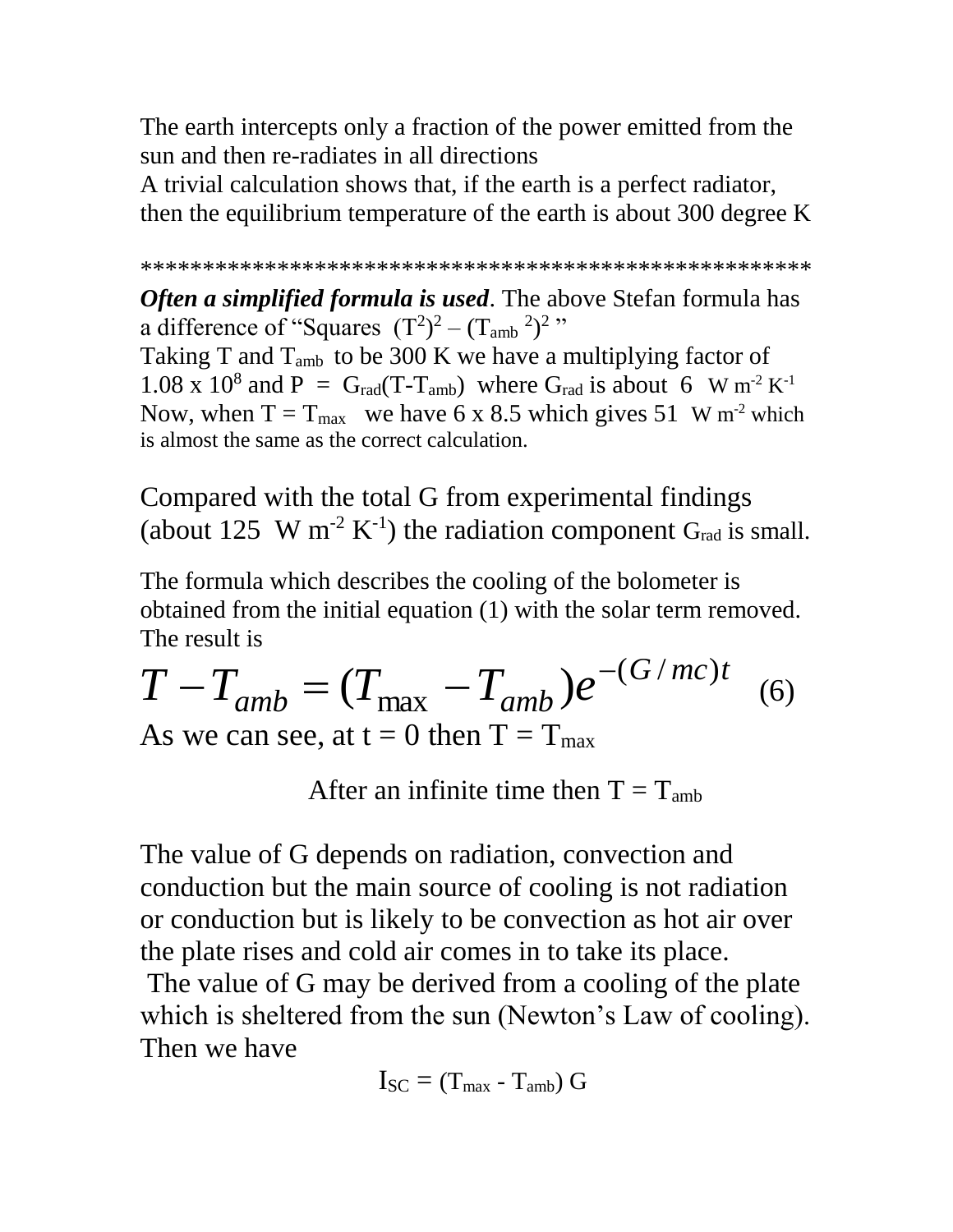# In the final experiment of [1] the plate is attached to a transistor and this is an arrangement for electrical circuits where Heat Sinks are fitted to power devices.<br>During the experiment, the voltage measured

across the transistor was  $U = 6.1$ V and the current was  $I = 78$  mA. This power is for the surface area of  $S = 9.15 \text{ cm}^2$ . Hence, for the value of the solar constant at Earth's surface, we obtain;

$$
I_{SC} = \frac{UI}{S} = \frac{6.1 \text{ V} \cdot 78 \cdot 10^{-3} \text{ A}}{9.15 \cdot 10^{-4} \text{ m}^2} = 520 \frac{\text{W}}{\text{m}^2},
$$

which is quite a nice agreement with the results obtained by the two previous methods.

#### To a reasonable approximation we have

Electrical power in  $= I xV$ 

And Power loss/sq m =  $G(T - T<sub>amb</sub>)$  (7)

These equation replace equation (1) in the original energy balance formula.

It is not known how the plate is mounted but if we imagine only one surface is exposed then we can use the value of G obtained namely, about 125 W m<sup>-2</sup>  $K^{-1}$ .

The plate is likely to have a hot spot where the transistor is mounted as shown: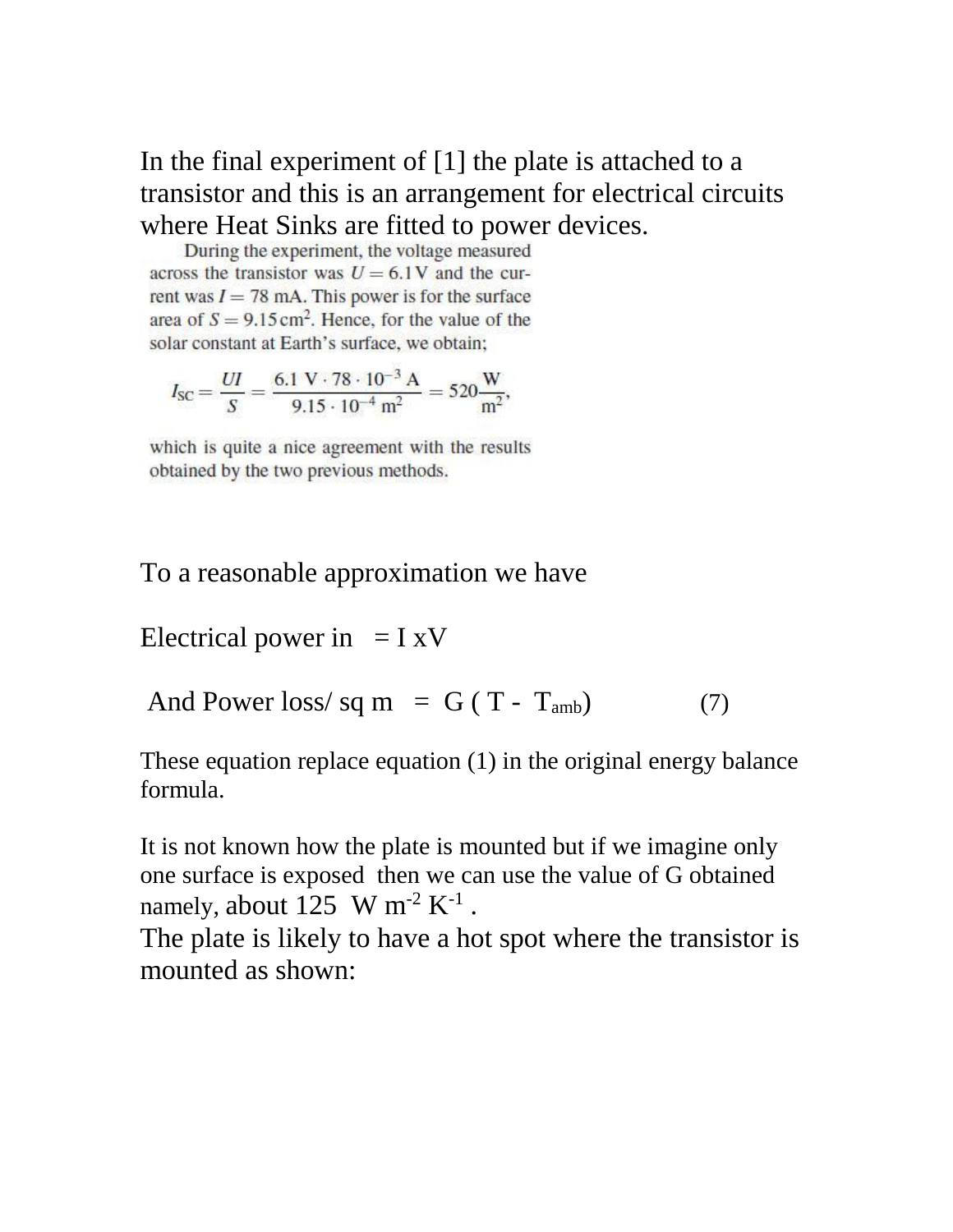

Perhaps a ¼ of the cell will be at the high temperature and ¾ at the lower temperature

With a temperature rise of about 10 and 5 degree C we may write  $9 \times 10^{-4}$  (1/4 x 10 +  $\frac{3}{4}$  x5)125 = 0.59 W

This is similar to the electrical power feeding into the transistor.

Without knowing anything about the mounting of the plate at right angles to the solar radiation we would suggest that the loss is about same as the electrical power supplied to the transistor.

The equation (7) may be checked by cooling the plate with the air flow from, say, a hair dryer and recording a fall in the plate temperature with time. As G will be significantly